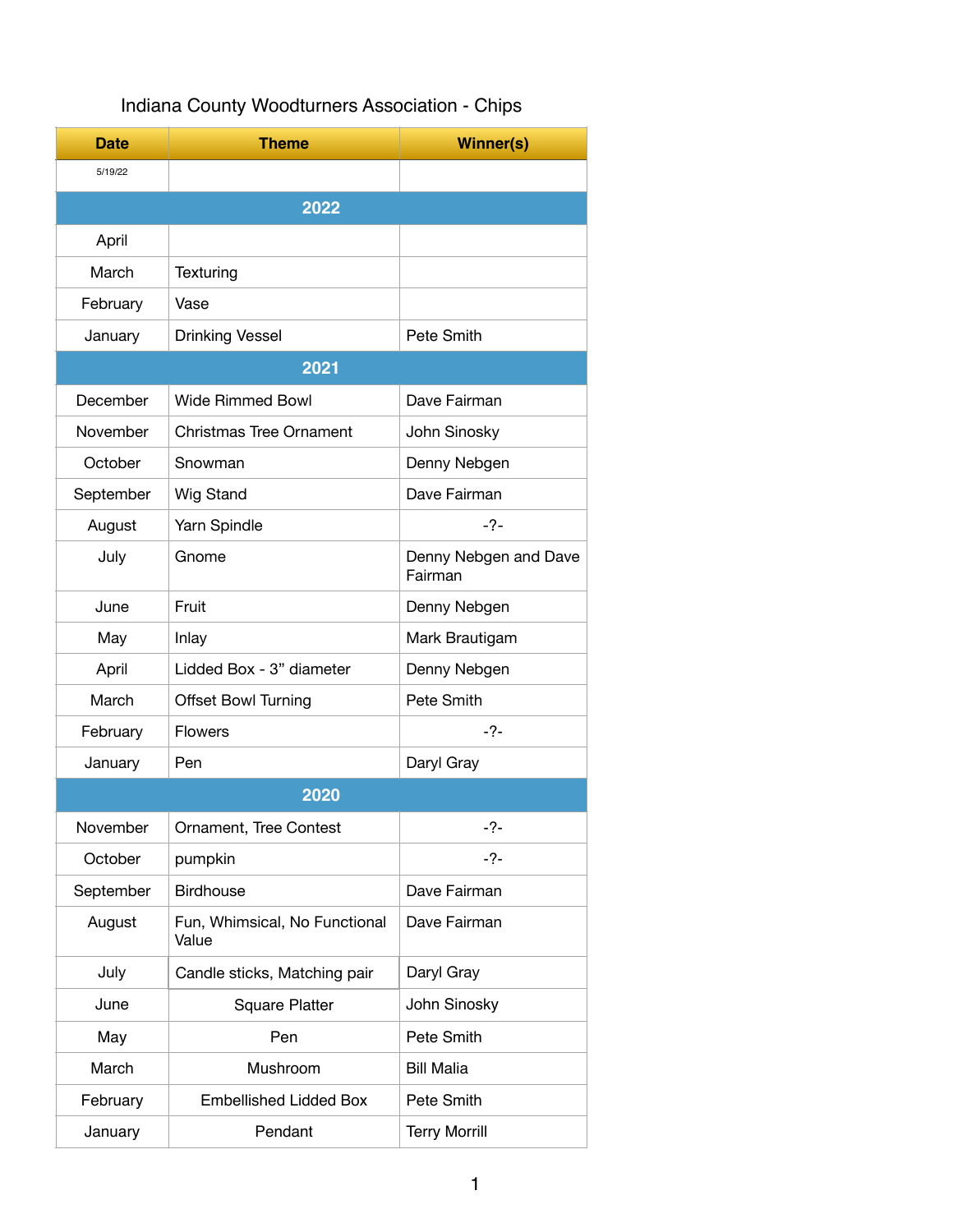| Date      | <b>Theme</b>                     | <b>Winner(s)</b>                                 |  |  |  |
|-----------|----------------------------------|--------------------------------------------------|--|--|--|
|           | 2019                             |                                                  |  |  |  |
| December  | <b>Christmas Tree</b>            | Pete Smith - Turner<br>Mitch Leasure - Learner   |  |  |  |
| November  | Lidded Box                       | Daryl Gray - Turner<br>Mitch - Learner           |  |  |  |
| October   | Ornament                         | <b>Bill Malia</b>                                |  |  |  |
| September | Gavel                            | <b>Terry Morrill</b>                             |  |  |  |
| May       | <b>Bottle Stopper</b>            | Dave Fairman                                     |  |  |  |
| March     | Garden Dibbler                   | Terry Morrill - Turner<br>Denny Nebgen - Learner |  |  |  |
| February  | Bell                             | <b>Bob Wilson &amp; Dennis</b><br>Kendal         |  |  |  |
| January   | <b>Weed Pot</b>                  | Ed Cochran                                       |  |  |  |
| 2018      |                                  |                                                  |  |  |  |
| December  | <b>Conical Bowl</b>              | <b>Bill Malia</b>                                |  |  |  |
| November  | <b>Christmas Ornament</b>        | Daryl Gray                                       |  |  |  |
| October   | Firewood                         | <b>Bill Malia</b><br>Ed Cochran                  |  |  |  |
| September | Lidded Box                       | John Sinosky                                     |  |  |  |
| March     | Egg Cup                          | <b>Terry Morrill</b>                             |  |  |  |
| February  | Valentine's Day                  | Pete Smith<br><b>Terry Morrill</b>               |  |  |  |
| January   | Pen                              | <b>Terry Morrill</b>                             |  |  |  |
|           | 2017                             |                                                  |  |  |  |
| November  | <b>Segmented Hollow Ornament</b> | <b>Bill Malia</b>                                |  |  |  |
| October   | Useful Home Item - not a bowl    | Ed Haberchak<br>John Sinosky                     |  |  |  |
| September | <b>Embellished Lidded Box</b>    | John Sinosky                                     |  |  |  |
| May       | <b>Stemmed Goblet</b>            | Glen Nickodemus and<br>Dave Fairman              |  |  |  |
| April     | <b>Identical Items</b>           | <b>Terry Morrill and Dennis</b><br>Kendal        |  |  |  |
| March     | Yarn Spindle                     | Dave Fairman and<br>Pete Smith                   |  |  |  |
| February  | Scoops                           | John Sinosky and<br>Dennis Kendal                |  |  |  |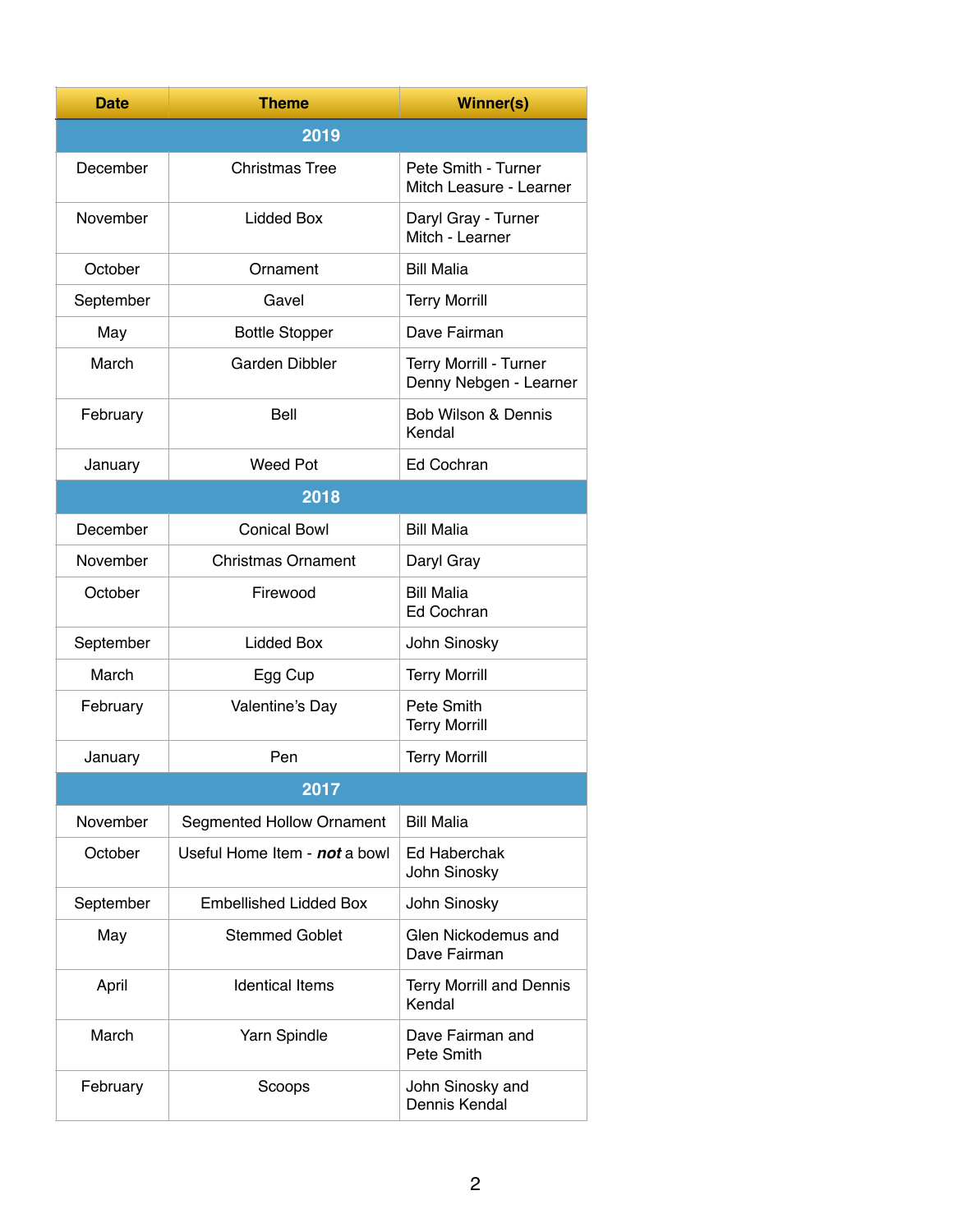| <b>Date</b> | <b>Theme</b>             | <b>Winner(s)</b>                               |  |  |
|-------------|--------------------------|------------------------------------------------|--|--|
| January     | <b>Ring Holder</b>       | Daryl Gray and<br><b>Greg Dick</b>             |  |  |
| 2016        |                          |                                                |  |  |
| December    | Meeting Cancelled :- (   |                                                |  |  |
| November    | Fred's Basswood          | Daryl Gray and<br><b>Craig Miller</b>          |  |  |
| October     | Ornament                 | <b>Bill Malia</b>                              |  |  |
| September   | Segmented Bowl           | John Sinosky                                   |  |  |
| May         | <b>Lidded Box</b>        | George Walker                                  |  |  |
| April       | <b>Baseball Bat</b>      | Dennis Kendall and<br>Pete Smith               |  |  |
| March       | Hollowform               | Jack Brown                                     |  |  |
| February    | Pen                      | John Sinosky - Turner<br>Daryl Gray - Learner  |  |  |
| January     | Cancelled - Weather      |                                                |  |  |
|             | 2015                     |                                                |  |  |
| December    | <b>Segmented Element</b> | Turner - Pete Smith                            |  |  |
| November    | Make a Noise             | Learner - Pete Smith<br>Turner - Jack Brown    |  |  |
| October     | <b>Undercut Rim</b>      | Learner - Fred Park<br>Turner - George Walker  |  |  |
| September   | Embellishments           | Learner - Fred Hummel<br>Turner - John Sinosky |  |  |
| May         | Thin                     | <b>Bob Wilson</b><br>Pete Smith                |  |  |
| April       | Springtime               | <b>Bob Wilson</b>                              |  |  |
| March       | One Tool                 | Jack Brown                                     |  |  |
| February    | Sphere                   | <b>Terry Morrill</b>                           |  |  |
| January     | Spindle Turning          | $-$ none $-$                                   |  |  |
| 2014        |                          |                                                |  |  |
| December    | Platter                  | <b>Terry Morrill</b>                           |  |  |
| November    | Non-Wood                 | George Walker                                  |  |  |
| October     | Candlestick              | George Walker                                  |  |  |
| September   | <b>Lidded Box</b>        | Jack Brown                                     |  |  |
| April       | 6 x 6 Block              | Jack Brown                                     |  |  |